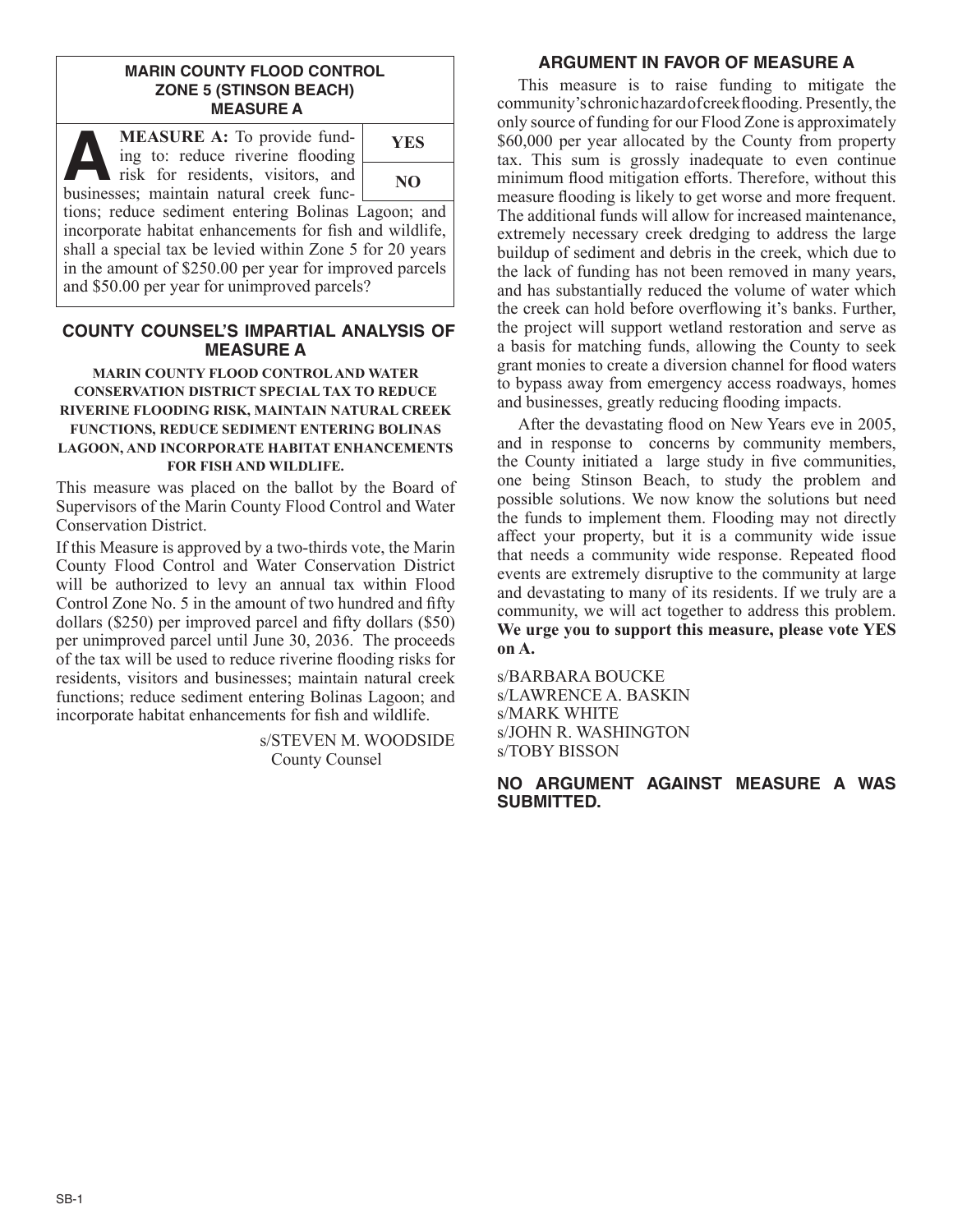### **FULL TEXT OF MEASURE A RESOLUTION NO. 2014-99 RESOLUTION OF THE MARIN COUNTY FLOOD CONTROL AND WATER CONSERVATION DISTRICT BOARD OF SUPERVISORS CALLING FOR AN ELECTION TO IMPOSE A SPECIAL TAX UPON PARCELS LOCATED WITHIN FLOOD CONTROL ZONE NO. 5 FOR THE PURPOSE OF REDUCING RIVERINE FLOODING RISK FOR RESIDENTS, VISITORS, AND BUSINESSES; MAINTAIN NATURAL CREEK FUNCTIONS; REDUCE SEDIMENT ENTERING BOLINAS LAGOON; AND INCORPORATE HABITAT ENHANCEMENTS FOR FISH AND WILDLIFE.**

**WHEREAS,** the Board of Supervisors of the Marin County Flood Control and Water Conservation District, and upon the recommendation of the Flood Control Zone No. 5 Advisory Board, determines that it is in the best interests of the property owners within Zone No. 5 to provide for increased protection from riverine flooding risk; and

**WHEREAS,** pursuant to all applicable state law, including California Water Code – Appendix 68-5(11) and Government Code Section 50075 *et seq.*, and in compliance with California Constitution Articles XIIIA and XIIIC, the Board of Supervisors of the Marin County Flood Control and Water Conservation District is hereby authorized to adopt this Resolution to establish and impose (subject to voter approval) a special tax upon all taxable real property located within Flood Control Zone No. 5; and

**WHEREAS,** the Board of Supervisors of the Marin County Flood Control and Water Conservation District calls for an election to impose a special tax in the amounts specified below beginning the second half of fiscal year 2015-2016; and

**WHEREAS,** the special tax, if approved by the electorate, will not exceed the spending limit pursuant to California Constitution Article XIIIB; and

**WHEREAS,** the Board of Supervisors of the Marin County Flood Control and Water Conservation District conducted a public hearing on this matter on November 4, 2014 and

**NOW, THEREFORE, BE IT RESOLVED** that, subject to voter approval, the Marin County Tax Collector shall collect the special tax annually in the same manner and subject to the same penalties as County property taxes are collected. The County shall be entitled to deduct its reasonable costs incurred collecting the special tax before such tax is remitted to the Marin County Flood Control and Water Conservation District.

**BE IT FURTHER RESOLVED** that the special tax established by this Resolution shall be submitted to the registered voters within Flood Control Zone No. 5 in the Special Election on March 3, 2015. The question submitted to the voters shall read substantially as follows:

#### **Stinson Beach**

| To provide funding to: reduce riverine<br>flooding risk for residents, visitors, and                                                                                                                                                          | <b>YES</b> |
|-----------------------------------------------------------------------------------------------------------------------------------------------------------------------------------------------------------------------------------------------|------------|
| businesses; maintain natural creek func-<br>tions; reduce sediment entering Bolinas                                                                                                                                                           | NO         |
| Lagoon; and incorporate habitat enhancements for fish<br>and wildlife, shall a special tax be levied within Zone<br>5 for 20 years in the amount of \$250.00 per year for<br>improved parcels and \$50.00 per year for unimproved<br>parcels? |            |

**BE IT FURTHER RESOLVED t**hat the special tax is for the specific purposes of providing increased flood protection for Marin County Flood Control Zone No. 5 by reducing riverine flooding risk for residents, visitors, and businesses; maintaining natural creek functions; reducing sediment entering Bolinas Lagoon; and incorporating habitat enhancements for fish and wildlife.

**BE IT FURTHER RESOLVED** that the proceeds for the special tax be applied only to the specific purposes stated above and subject to CEQA requirements prior to their implementation.

**BE IT FURTHER RESOLVED** that should the electorate approve the special tax, the proceeds shall be placed in a special fund to be used solely for the purposes stated above.

**BE IT FURTHER RESOLVED** that the Marin County Auditor as chief fiscal officer, pursuant to Water Code Section 68-7, is hereby directed to prepare an annual report pursuant to Government Code Section 50075.3. The chief fiscal officer shall receive actual necessary expenses in the performance of official duties performed pursuant to this resolution payable from the funds of the Marin County Flood Control and Water Conservation District.

**BE IT FURTHER RESOLVED** that this Board of Supervisors of the Marin County Flood Control and Water Conservation District hereby calls and orders a Special Election to be held on March 3, 2015 for the purpose of voting on a ballot measure to approve the special tax.

**BE IT FURTHER RESOLVED** that pursuant to the provisions of Elections Code Section 10002, the Board of Supervisors of the Marin County Flood Control and Water Conservation District hereby requests that the Registrar of Voters render all services necessary for the conduct of the election, which include the following matters: coordination of election precincts, polling places, voting booths, voting systems and election officers; printing and mailing of voter pamphlets; preparation of tabulation of result of votes cast. The costs of the ballot election shall be borne by the Board of Supervisors.

**BE IT FURTHER RESOLVED** that to the extent applicable, under Elections Code Section 10418, all proceedings related to, connected with, and incidental to the election shall be regulated and performed in accordance with the provisions of law regulating a statewide election.